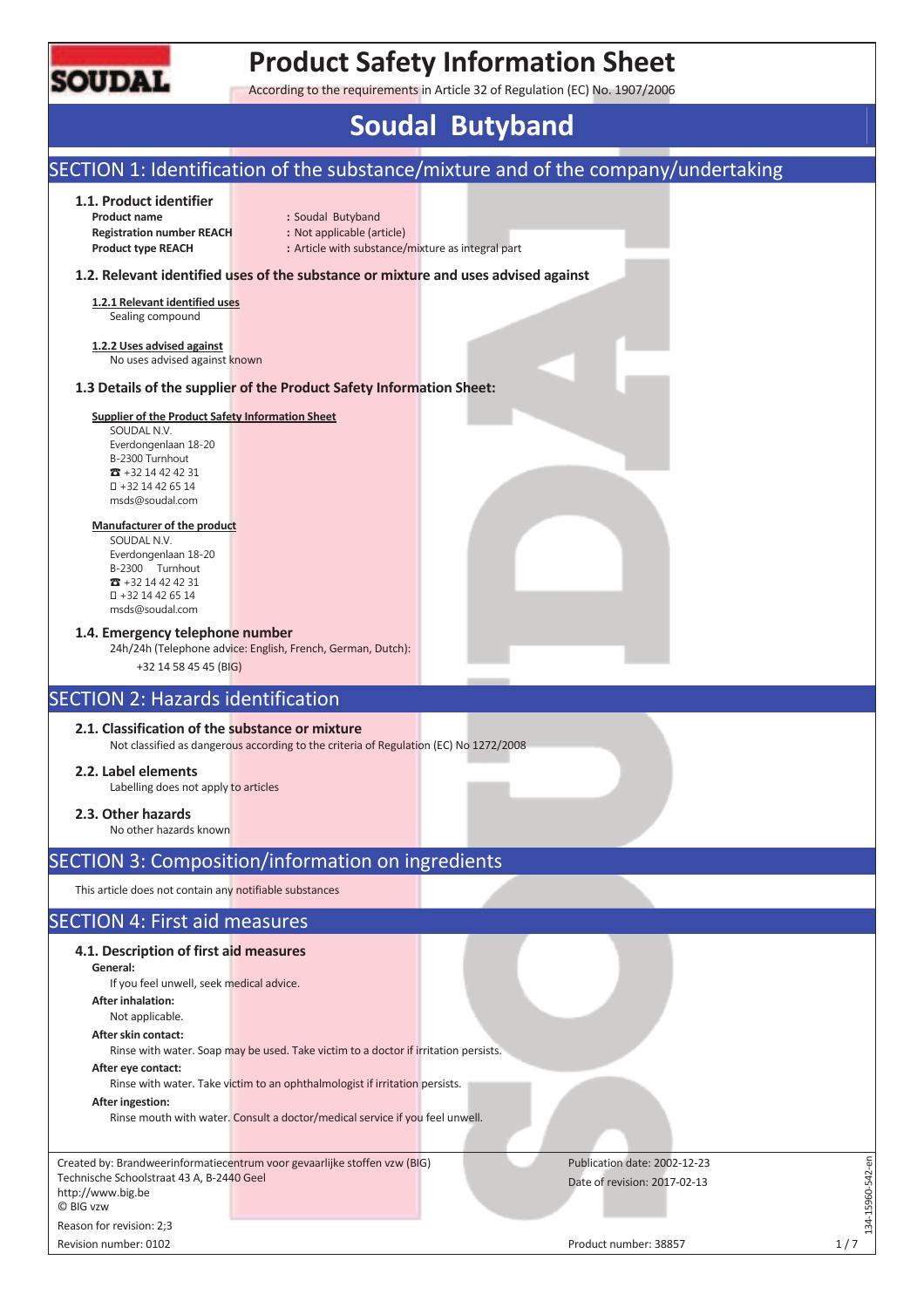| <b>Soudal Butyband</b>                                                                                                                                                                                                                                                                                                                                |                                                                                   |                                                                                                                                                                   |  |  |  |
|-------------------------------------------------------------------------------------------------------------------------------------------------------------------------------------------------------------------------------------------------------------------------------------------------------------------------------------------------------|-----------------------------------------------------------------------------------|-------------------------------------------------------------------------------------------------------------------------------------------------------------------|--|--|--|
| 4.2. Most important symptoms and effects, both acute and delayed<br>4.2.1 Acute symptoms<br><b>After inhalation:</b><br>No effects known.<br>After skin contact:<br>No effects known.<br>After eye contact:<br>No effects known.<br>After ingestion:<br>No effects known.<br>4.2.2 Delayed symptoms<br>No effects known.                              |                                                                                   |                                                                                                                                                                   |  |  |  |
| 4.3. Indication of any immediate medical attention and special treatment needed<br>If applicable and available it will be listed below.                                                                                                                                                                                                               |                                                                                   |                                                                                                                                                                   |  |  |  |
| <b>SECTION 5: Firefighting measures</b>                                                                                                                                                                                                                                                                                                               |                                                                                   |                                                                                                                                                                   |  |  |  |
| 5.1. Extinguishing media<br>5.1.1 Suitable extinguishing media:<br>5.1.2 Unsuitable extinguishing media:<br>Solid water jet ineffective as extinguishing medium.                                                                                                                                                                                      | Water spray. Polyvalent foam. ABC powder. Carbon dioxide.                         |                                                                                                                                                                   |  |  |  |
| 5.2. Special hazards arising from the substance or mixture<br>Upon combustion: CO and CO2 are formed.                                                                                                                                                                                                                                                 |                                                                                   |                                                                                                                                                                   |  |  |  |
| 5.3. Advice for firefighters<br>5.3.1 Instructions:<br>No specific fire-fighting instructions required.<br>5.3.2 Special protective equipment for fire-fighters:                                                                                                                                                                                      | Gloves. Protective clothing. Heat/fire exposure: compressed air/oxygen apparatus. |                                                                                                                                                                   |  |  |  |
| <b>SECTION 6: Accidental release measures</b>                                                                                                                                                                                                                                                                                                         |                                                                                   |                                                                                                                                                                   |  |  |  |
| 6.1. Personal precautions, protective equipment and emergency procedures<br>No naked flames.<br>6.1.1 Protective equipment for non-emergency personnel<br>See heading 8.2<br>6.1.2 Protective equipment for emergency responders<br>Gloves. Protective clothing.<br>Suitable protective clothing<br>See heading 8.2<br>6.2. Environmental precautions | Use appropriate containment to avoid environmental contamination.                 |                                                                                                                                                                   |  |  |  |
| 6.3. Methods and material for containment and cleaning up<br>Pick-up the material.                                                                                                                                                                                                                                                                    |                                                                                   |                                                                                                                                                                   |  |  |  |
| 6.4. Reference to other sections<br>See heading 13.                                                                                                                                                                                                                                                                                                   |                                                                                   |                                                                                                                                                                   |  |  |  |
| <b>SECTION 7: Handling and storage</b><br>scenarios that correspond to your identified use.<br>7.1. Precautions for safe handling                                                                                                                                                                                                                     |                                                                                   | The information in this section is a general description. If applicable and available, exposure scenarios are attached in annex. Always use the relevant exposure |  |  |  |
|                                                                                                                                                                                                                                                                                                                                                       | Keep away from naked flames/heat. Observe normal hygiene standards.               |                                                                                                                                                                   |  |  |  |
| 7.2. Conditions for safe storage, including any incompatibilities<br>7.2.1 Safe storage requirements:<br>the legal requirements. Max. storage time: 365 day(s).<br>7.2.2 Keep away from:<br>7.2.3 Suitable packaging material:<br>Cardboard, plastics.<br>7.2.4 Non suitable packaging material:                                                      | Heat sources, (strong) acids, (strong) bases, oxidizing agents.                   | Storage temperature: ≤ 30 °C. Store in a cool area. Store in a dry area. Keep container in a well-ventilated place. Keep only in the original container. Meet     |  |  |  |
| Reason for revision: 2;3                                                                                                                                                                                                                                                                                                                              |                                                                                   | Publication date: 2002-12-23<br>Date of revision: 2017-02-13                                                                                                      |  |  |  |
| Revision number: 0102                                                                                                                                                                                                                                                                                                                                 |                                                                                   | Product number: 38857<br>2/7                                                                                                                                      |  |  |  |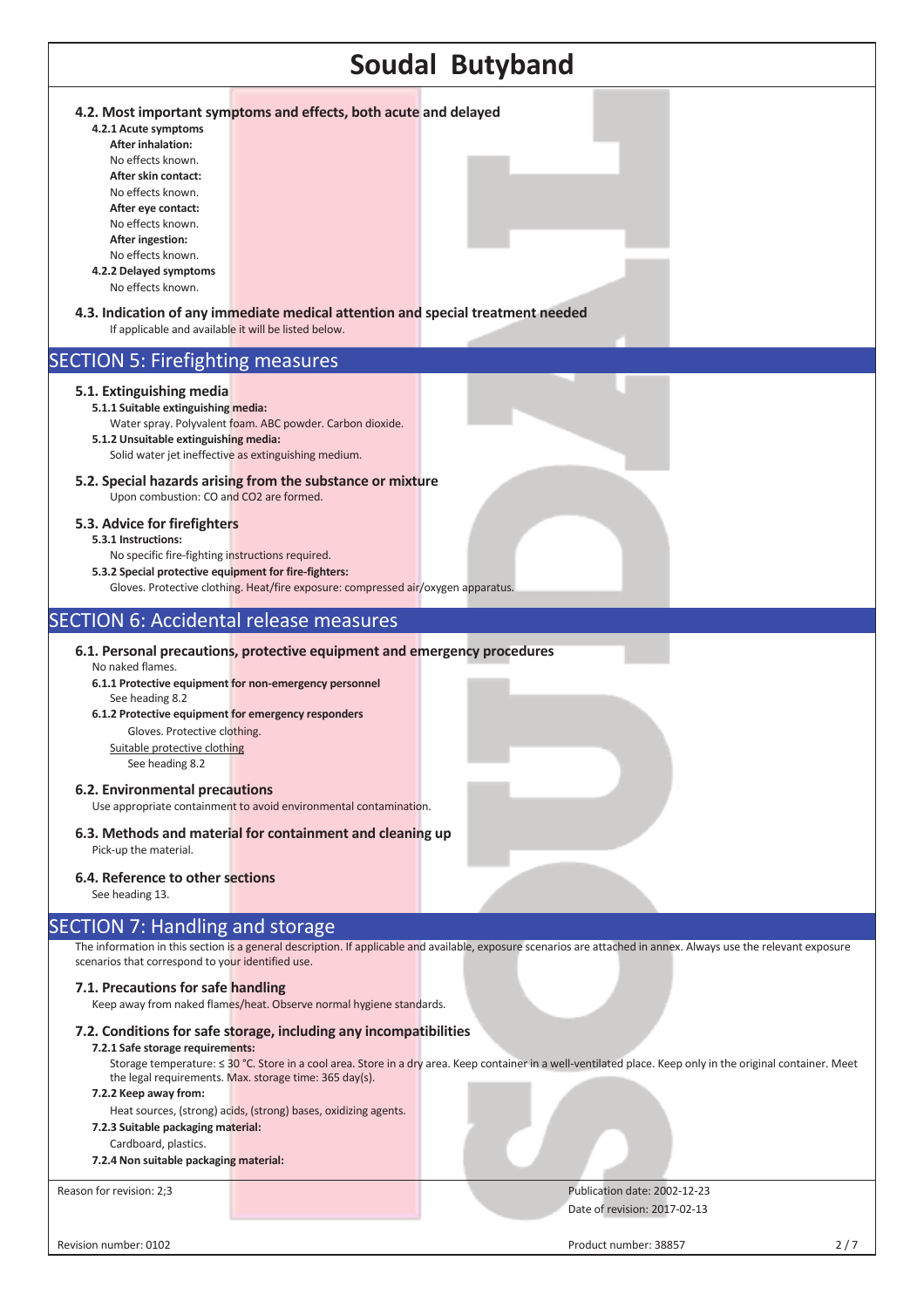# **Soudal Butyband**

No data available

### **7.3. Specific end use(s)**

attached in annex. See information supplied by the manufacture

| ii applicable and available, exposure scenarios are attached in annex. See imormation supplied by the manufacturer.                                                                                                                                              |
|------------------------------------------------------------------------------------------------------------------------------------------------------------------------------------------------------------------------------------------------------------------|
| SECTION 8: Exposure controls/personal protection                                                                                                                                                                                                                 |
| 8.1. Control parameters<br>8.1.1 Occupational exposure<br>a) Occupational exposure limit values<br>If limit values are applicable and available these will be listed below.                                                                                      |
| b) National biological limit values<br>If limit values are applicable and available these will be listed below.<br>8.1.2 Sampling methods<br>If applicable and available it will be listed below.                                                                |
| 8.1.3 Applicable limit values when using the substance or mixture as intended<br>If limit values are applicable and available these will be listed below.<br>8.1.4 DNEL/PNEC values<br>If applicable and available it will be listed below.                      |
| 8.1.5 Control banding<br>If applicable and available it will be listed below.<br>8.2. Exposure controls                                                                                                                                                          |
| The information in this section is a general description. If applicable and available, exposure scenarios are attached in annex. Always use the relevant exposure<br>scenarios that correspond to your identified use.<br>8.2.1 Appropriate engineering controls |
| Keep away from naked flames/heat.<br>8.2.2 Individual protection measures, such as personal protective equipment<br>Observe normal hygiene standards. Do not eat, drink or smoke during work.<br>a) Respiratory protection:                                      |
| Insufficient ventilation: wear respiratory protection.<br>b) Hand protection:<br>Gloves.                                                                                                                                                                         |
| c) Eye protection:<br>Safety glasses.<br>d) Skin protection:<br>Protective clothing.                                                                                                                                                                             |
| 8.2.3 Environmental exposure controls:<br>See headings 6.2, 6.3 and 13                                                                                                                                                                                           |

### SECTION 9: Physical and chemical properties

#### **9.1. Information on basic physical and chemical properties**

| Physical form               | Tape                                                   |
|-----------------------------|--------------------------------------------------------|
| Odour                       | <b>Odourless</b>                                       |
| Odour threshold             | Not applicable                                         |
| Colour                      | Grey-black                                             |
| Particle size               | No data available                                      |
| <b>Explosion limits</b>     | No data available                                      |
| Flammability                | Non-flammable                                          |
| Log Kow                     | Not applicable (article)                               |
| Dynamic viscosity           | No data available                                      |
| Kinematic viscosity         | No data available                                      |
| Melting point               | No data available                                      |
| <b>Boiling point</b>        | Not applicable                                         |
| Flash point                 | No data available                                      |
| Evaporation rate            | ether; Not applicable                                  |
|                             | butyl acetate; Not applicable                          |
| Relative vapour density     | Not applicable                                         |
| Vapour pressure             | No data available                                      |
| Solubility                  | water; insoluble                                       |
| Relative density            | 1.1 - 1.8 ; Liquid                                     |
| Decomposition temperature   | >250 °C                                                |
| Auto-ignition temperature   | No data available                                      |
| <b>Explosive properties</b> | No chemical group associated with explosive properties |
| Oxidising properties        | No chemical group associated with oxidising properties |
| pН                          | No data available                                      |

Reason for revision: 2;3 **Publication date: 2002-12-23** Publication date: 2002-12-23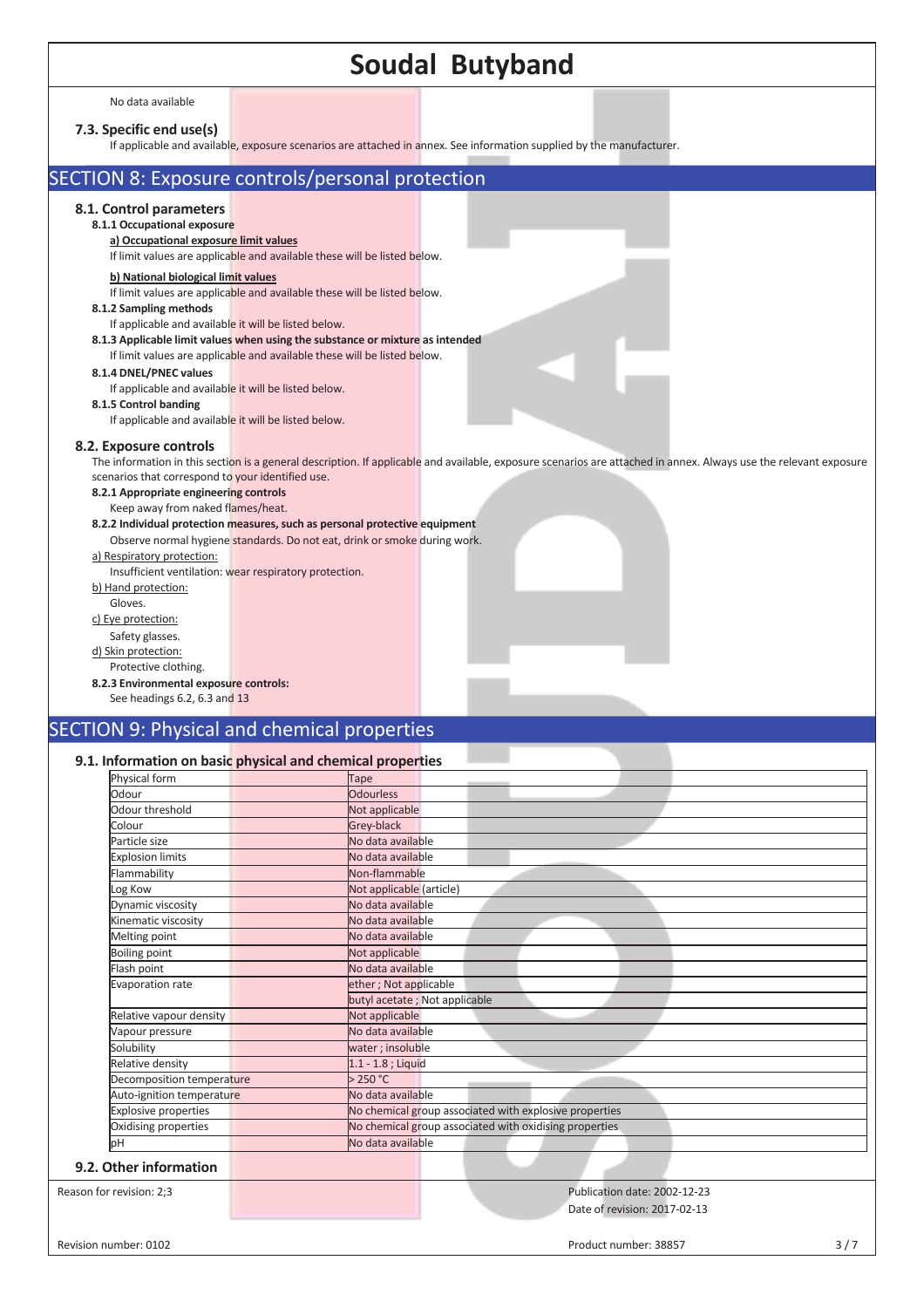### **Soudal Butyband**

|                                                                                                                                                                                                             |                        | <b>Soudal Butyband</b> |  |
|-------------------------------------------------------------------------------------------------------------------------------------------------------------------------------------------------------------|------------------------|------------------------|--|
| Absolute density                                                                                                                                                                                            | 1160 kg/m <sup>3</sup> |                        |  |
| <b>SECTION 10: Stability and reactivity</b>                                                                                                                                                                 |                        |                        |  |
| 10.1. Reactivity<br>No data available.                                                                                                                                                                      |                        |                        |  |
| 10.2. Chemical stability<br>Stable under normal conditions.                                                                                                                                                 |                        |                        |  |
| 10.3. Possibility of hazardous reactions<br>No data available.                                                                                                                                              |                        |                        |  |
| 10.4. Conditions to avoid<br>Keep away from naked flames/heat.                                                                                                                                              |                        |                        |  |
| 10.5. Incompatible materials<br>(strong) acids, (strong) bases, oxidizing agents.                                                                                                                           |                        |                        |  |
| 10.6. Hazardous decomposition products<br>Upon combustion: CO and CO2 are formed.                                                                                                                           |                        |                        |  |
| <b>SECTION 11: Toxicological information</b>                                                                                                                                                                |                        |                        |  |
| 11.1. Information on toxicological effects<br>11.1.1 Test results                                                                                                                                           |                        |                        |  |
| <b>Acute toxicity</b>                                                                                                                                                                                       |                        |                        |  |
| Soudal Butyband<br>No (test) data available<br>Conclusion<br>Not classified for acute toxicity                                                                                                              |                        |                        |  |
| Corrosion/irritation                                                                                                                                                                                        |                        |                        |  |
| Soudal Butyband<br>No (test) data available<br>Conclusion<br>Not classified as irritating to the skin<br>Not classified as irritating to the eyes<br>Not classified as irritating to the respiratory system |                        |                        |  |
| Respiratory or skin sensitisation                                                                                                                                                                           |                        |                        |  |
| Soudal Butyband<br>No (test) data available<br>Conclusion<br>Not classified as sensitizing for skin<br>Not classified as sensitizing for inhalation                                                         |                        |                        |  |
| Specific target organ toxicity                                                                                                                                                                              |                        |                        |  |
| Soudal Butyband<br>No (test) data available<br>Conclusion<br>Not classified for subchronic toxicity                                                                                                         |                        |                        |  |
| Mutagenicity (in vitro)                                                                                                                                                                                     |                        |                        |  |
| Soudal Butyband<br>No (test) data available                                                                                                                                                                 |                        |                        |  |
| Mutagenicity (in vivo)                                                                                                                                                                                      |                        |                        |  |
| Soudal Butyband<br>No (test) data available<br>Conclusion                                                                                                                                                   |                        |                        |  |
| Not classified for mutagenic or genotoxic toxicity                                                                                                                                                          |                        |                        |  |
| Carcinogenicity                                                                                                                                                                                             |                        |                        |  |

Reason for revision: 2;3 **Publication date: 2002-12-23** 

Soudal Butyband No (test)data available

Г

Revision number: 0102 2012 12:20 12:20 12:20 2012 12:20 12:20 2012 12:20 2012 12:20 2012 12:20 2012 12:20 2012

Date of revision: 2017-02-13

٦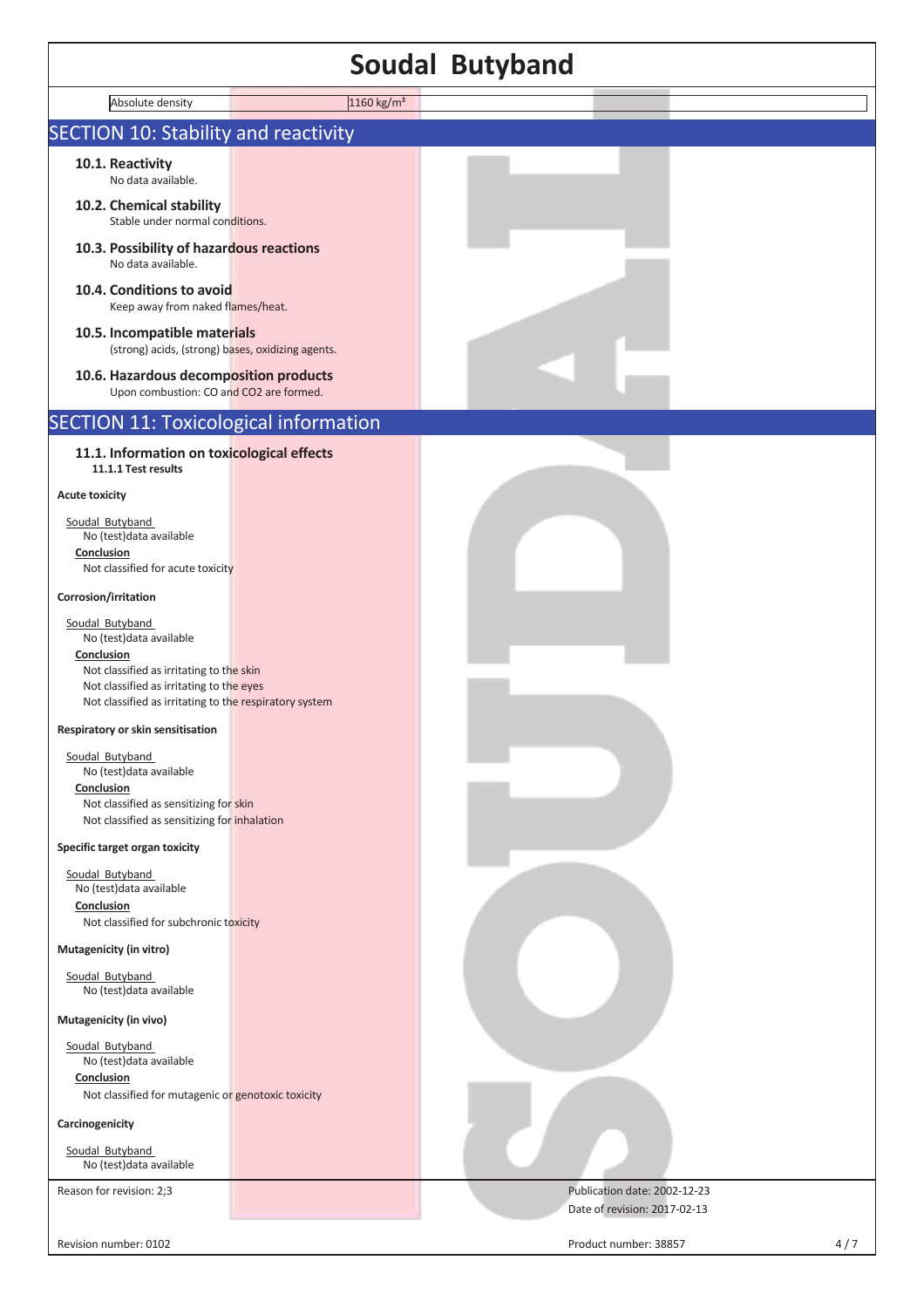### **Soudal Butyband Conclusion**  Not classified for carcinogenicity **Reproductive toxicity**  Soudal Butyband No (test)data available **Conclusion**  Not classified for reprotoxic or developmental toxicity **Toxicity other effects**  Soudal Butyband No (test)data available **Chronic effects from short and long-term exposure**  Soudal Butyband No effects known. SECTION 12: Ecological information **12.1. Toxicity** Soudal Butyband No (test)data available **Conclusion**  Not classified as dangerous for the environment according to the criteria of Regulation (EC) No 1272/2008 **12.2. Persistence and degradability**  Biodegradability in water: no data available **12.3. Bioaccumulative potential** Soudal Butyband **Log Kow Method Remark Value Temperature Value determination** Not applicable (article) **Conclusion**  No bioaccumulation data available **12.4. Mobility in soil**  No (test)data on mobility of the components available **12.5. Results of PBT and vPvB assessment**  Due to insufficient data no statement can be made whether the component(s) fulfil(s) the criteria of PBT and vPvB according to Annex XIII of Regulation (EC) No 1907/2006. **12.6. Other adverse effects**  Soudal Butyband **Fluorinated greenhouse gases (Regulation (EU) No 517/2014)**  None of the known components is included in the list of fluorinated greenhouse gases (Regulation (EU) No 517/2014) **Ozone-depleting potential (ODP)**  Not classified as dangerous for the ozone layer (Regulation (EC) No 1005/2009) **SECTION 13: Disposal considerations** The information in this section is a general description. If applicable and available, exposure scenarios are attached in annex. Always use the relevant exposure scenarios that correspond to your identified use. **13.1. Waste treatment methods 13.1.1 Provisions relating to waste European Union**  Can be considered as non hazardous waste according to Directive 2008/98/EC. Waste material code (Directive 2008/98/EC, Decision 2000/0532/EC). 08 04 99 (wastes from MFSU of adhesives and sealants (including waterproofing products): wastes not otherwise specified). **13.1.2 Disposal methods**  Recycle/reuse. Remove to an authorized incinerator equipped with an afterburner and a flue gas scrubber with energy recovery. Remove waste in accordance with local and/or national regulations. **13.1.3 Packaging/Container**

#### **European Union**

Reason for revision: 2;3 Publication date: 2002-12-23 Date of revision: 2017-02-13

Revision number: 0102 5/7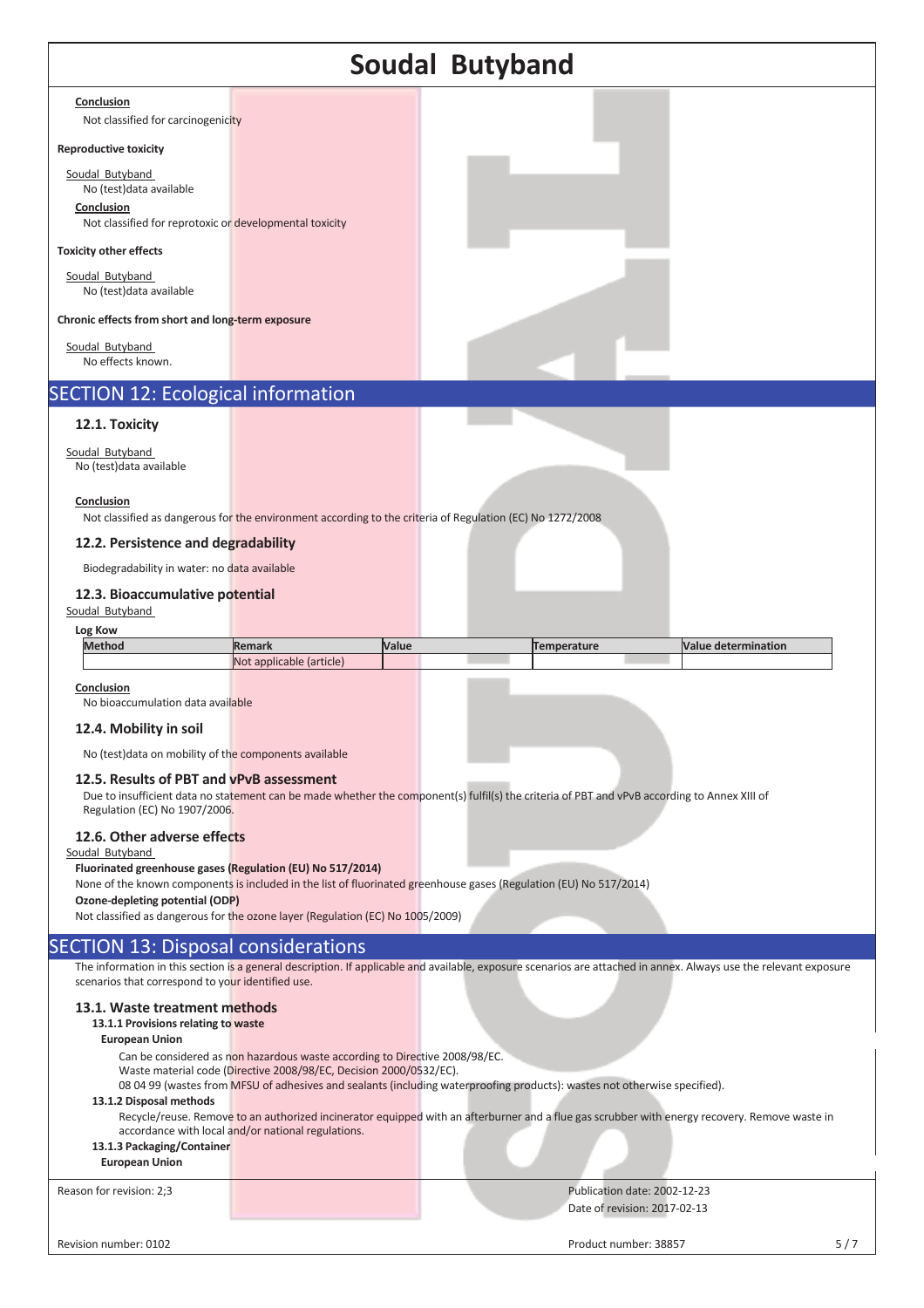|                                                                                                         |                                                                          | <b>Soudal Butyband</b>                                                                   |     |
|---------------------------------------------------------------------------------------------------------|--------------------------------------------------------------------------|------------------------------------------------------------------------------------------|-----|
|                                                                                                         | Waste material code packaging (Directive 2008/98/EC).                    |                                                                                          |     |
| 15 01 02 (plastic packaging).                                                                           | 15 01 01 (paper and cardboard packaging).                                |                                                                                          |     |
|                                                                                                         | <b>SECTION 14: Transport information</b>                                 |                                                                                          |     |
|                                                                                                         |                                                                          | Road (ADR), Rail (RID), Inland waterways (ADN), Sea (IMDG/IMSBC), Air (ICAO-TI/IATA-DGR) |     |
| 14.1. UN number<br>Transport                                                                            |                                                                          | Not subject                                                                              |     |
| 14.2. UN proper shipping name                                                                           |                                                                          |                                                                                          |     |
| 14.3. Transport hazard class(es)                                                                        |                                                                          |                                                                                          |     |
| Hazard identification number                                                                            |                                                                          |                                                                                          |     |
| Class                                                                                                   |                                                                          |                                                                                          |     |
| Classification code                                                                                     |                                                                          |                                                                                          |     |
| 14.4. Packing group                                                                                     |                                                                          |                                                                                          |     |
| Packing group<br>Labels                                                                                 |                                                                          |                                                                                          |     |
| 14.5. Environmental hazards                                                                             |                                                                          |                                                                                          |     |
|                                                                                                         | Environmentally hazardous substance mark                                 | no                                                                                       |     |
| 14.6. Special precautions for user                                                                      |                                                                          |                                                                                          |     |
| Special provisions                                                                                      |                                                                          |                                                                                          |     |
| Limited quantities                                                                                      |                                                                          |                                                                                          |     |
|                                                                                                         | 14.7. Transport in bulk according to Annex II of Marpol and the IBC Code |                                                                                          |     |
| Annex II of MARPOL 73/78                                                                                |                                                                          |                                                                                          |     |
|                                                                                                         | <b>SECTION 15: Regulatory information</b>                                |                                                                                          |     |
| VOC content Directive 2010/75/EU<br><b>VOC content</b>                                                  |                                                                          | <b>Remark</b>                                                                            |     |
|                                                                                                         |                                                                          | No data available                                                                        |     |
| <b>National legislation Belgium</b><br>No data available<br><b>National legislation The Netherlands</b> |                                                                          |                                                                                          |     |
| Waste identification (the                                                                               | LWCA (the Netherlands): KGA category 03                                  |                                                                                          |     |
| Netherlands)                                                                                            |                                                                          |                                                                                          |     |
| Waterbezwaarlijkheid                                                                                    | Not applicable (article)                                                 |                                                                                          |     |
| <b>National legislation France</b><br>No data available                                                 |                                                                          |                                                                                          |     |
| <b>National legislation Germany</b>                                                                     |                                                                          |                                                                                          |     |
| <b>WGK</b>                                                                                              | Not applicable (article)                                                 |                                                                                          |     |
| <b>National legislation United Kingdom</b><br>No data available                                         |                                                                          |                                                                                          |     |
| Other relevant data<br>No data available                                                                |                                                                          |                                                                                          |     |
|                                                                                                         |                                                                          |                                                                                          |     |
| 15.2. Chemical safety assessment                                                                        | No chemical safety assessment is required.                               |                                                                                          |     |
|                                                                                                         |                                                                          |                                                                                          |     |
| <b>SECTION 16: Other information</b>                                                                    |                                                                          |                                                                                          |     |
|                                                                                                         |                                                                          |                                                                                          |     |
| $(*)$                                                                                                   | <b>INTERNAL CLASSIFICATION BY BIG</b>                                    |                                                                                          |     |
| CLP (EU-GHS)                                                                                            |                                                                          | Classification, labelling and packaging (Globally Harmonised System in Europe)           |     |
| <b>DMEL</b><br><b>DNEL</b>                                                                              | <b>Derived Minimal Effect Level</b><br>Derived No Effect Level           |                                                                                          |     |
| <b>EC50</b>                                                                                             | <b>Effect Concentration 50 %</b>                                         |                                                                                          |     |
| ErC50                                                                                                   | EC50 in terms of reduction of growth rate                                |                                                                                          |     |
| <b>LC50</b>                                                                                             | Lethal Concentration 50 %                                                |                                                                                          |     |
| LD50                                                                                                    | Lethal Dose 50 %                                                         |                                                                                          |     |
| <b>NOAEL</b>                                                                                            | No Observed Adverse Effect Level                                         |                                                                                          |     |
| <b>NOEC</b>                                                                                             | No Observed Effect Concentration                                         |                                                                                          |     |
| OECD                                                                                                    | Organisation for Economic Co-operation and Development                   |                                                                                          |     |
| PBT                                                                                                     | Persistent, Bioaccumulative & Toxic                                      |                                                                                          |     |
| Reason for revision: 2;3                                                                                |                                                                          | Publication date: 2002-12-23                                                             |     |
|                                                                                                         |                                                                          |                                                                                          |     |
|                                                                                                         |                                                                          | Date of revision: 2017-02-13                                                             |     |
| Revision number: 0102                                                                                   |                                                                          | Product number: 38857                                                                    | 6/7 |
|                                                                                                         |                                                                          |                                                                                          |     |